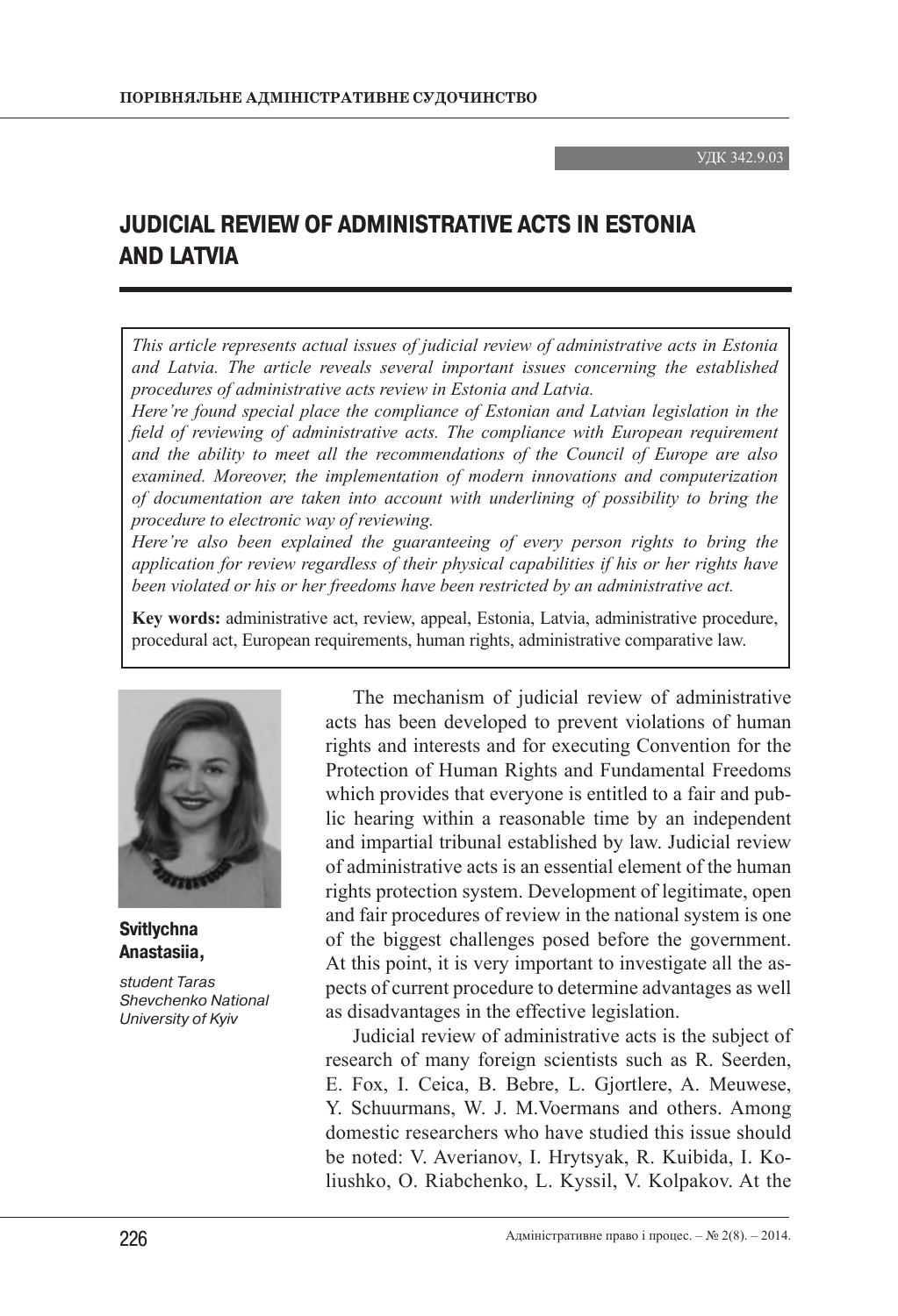same time particular specificity was not examined at the appropriate level, therefore, this article is highly relevant at the current stage of development of the legal ways to protect human rights and interests.

The purpose of the article is to outline the most important aspects of the procedure of judicial review of administrative acts in Estonia and Latvia, and comparing them with each other. Analysis of compliance to the European recommendation and requirements in terms of protecting human rights and interests in relation with authority.

Purpose of the article defines its main objectives that are, first of all, to determine the concept of an administrative act in both countries. Secondly, to reveal different approaches to legal regulation of the procedure of judicial review of administrative acts in Estonia and Latvia, and, after all, to underline the main aspects of the procedure that require attention with regard to borrowing European experience in the regulation of the procedure in Ukraine.

By judicial review is meant the examination and determination by a tribunal of the lawfulness of an administrative act and the adoption of appropriate measures, with the exception of review by a constitutional court.

The judicial review of administrative acts and measures taken by public authorities is aimed at submitting administrative authorities to law and protecting individual rights, in other words the rule of law. Moreover, to ensure the observance of basic democratic, lawgoverned state principles, especially human rights, in specific public legal

relations between the State and a private person.

According to Administrative Procedure Law of Latvia (12 June 2003) «an administrative act is a legal instrument directed externally, which is issued by an institution in an area of public law with regard to an individually indicated person or individually indicated persons establishing, altering, determining or terminating specific legal relations or determining an actual situation» [1].

Another definition is given in Administrative Procedure Act of Estonia (6 June 2001) where «an administrative act is an order, resolution, precept, directive or other legal act which is issued by an administrative authority upon performance of administrative functions in order to regulate individual cases in public law relationships and which is directed at the creation, alteration or extinguishment of the rights and obligation of persons» [2].

It is important to note, that the first definition gives an additional function of the administrative act that is determination. Determination implies the conclusion by the rendering of a final decision. After consideration of the facts, a determination is generally set forth by any type of formal decision maker, such as the head of an Administrative Agency.

Recommendation Rec (2004)20 of the Committee of Ministers to memberstates of the Council of Europe «On judicial review of administrative acts» defines that all administrative acts should be subject to judicial review. Such review may be direct or by way of exception. Estonia and Latvia established the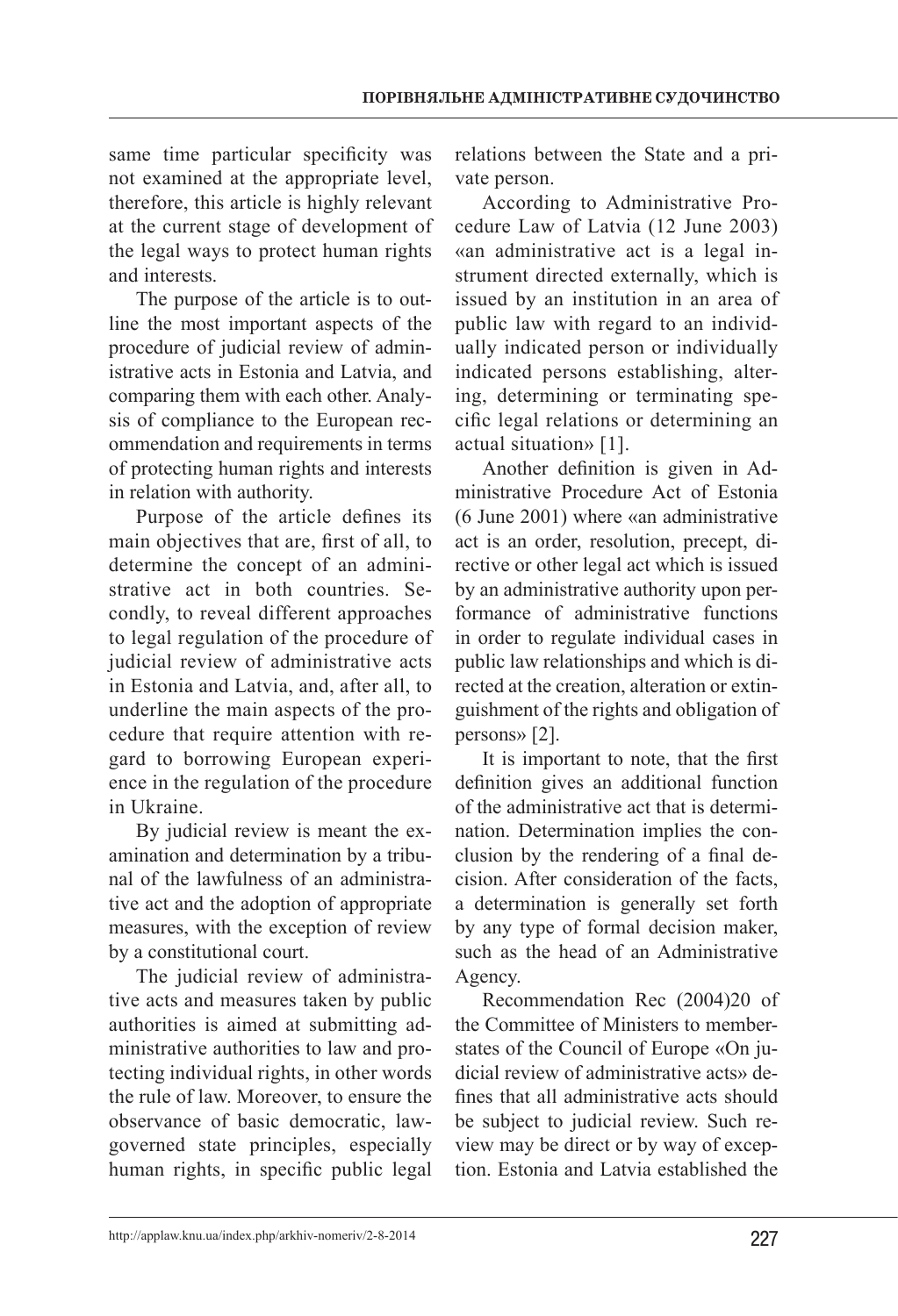following rules in accordance with this Recommendation, the tribunal entitled to review an administrative acts for any of these reasons it is not objectively discernible who has issued it; it has been issued by an institution that does not have jurisdiction to issue the specific administrative act; the norms of law applied are not listed in an administrative act which is issued in writing and is unfavourable to the addressee; or it requires the addressee to violate the norms of law or to perform actions that practically or legally are not possible.

In Estonia only a person who finds that his or her rights have been violated or his or her freedoms have been restricted by an administrative act or measure has the right to apply to administrative court. That means that an action for the establishment of the existence or absence of a public law relationship or the unlawfulness of an administrative act or measure may be filed by a person who has legitimate interest in the case.

Administrative Procedural Legal Capacity of Private Persons in Latvia is characterized by that:

1) a natural person having the capacity to act;

2) a private law legal person; and

3) an association of persons, which has been recognised as having procedural legal capacity.

Obviously, this rule should be used in regard with Section 35 Administrative Procedure Law of Latvia that sets the participants in administrative proceedings may participate in the proceedings with the assistance of or through their representatives. The representative may be any natural or legal person with capacity to act.

As it is seen from the effective legislation, Estonia and Latvia meet the requirements and suggestions set in the mentioned Recommendation of the Committee of Ministers to member states of the Council of Europe: «Judicial review should be available at least to natural and legal persons in respect of administrative acts that directly affect their rights or interests. Member states are encouraged to examine whether access to judicial review should not also be opened to associations or other persons and bodies empowered to protect collective or community interests» [3]. It is substantiated by the rule of legitimate interest protection.

Although, Estonian and Latvian legislation defines, that administrative act should have a statement as to the period for review, but the regulation of exact period is different.

According to Administrative Procedure Act of Estonia, the text of the administrative act shall indicate on the possibility of a review, as well as its terms, conditions and place. Lack of information about review doesn't affect the legal validity of the act, doesn't affect the terms of its appeal. This period is thirty days after the date on which the administrative act was made public. But at the same time, this rule doesn't infringe human rights, because of the possibilities to lack of information be served as a basis for the resumption of the appeal period.

Latvia solved the problem in another way that is more close to people. According to it an administrative act may be disputed within a one-month period from the day it comes into effect, but if there's not set out in an ad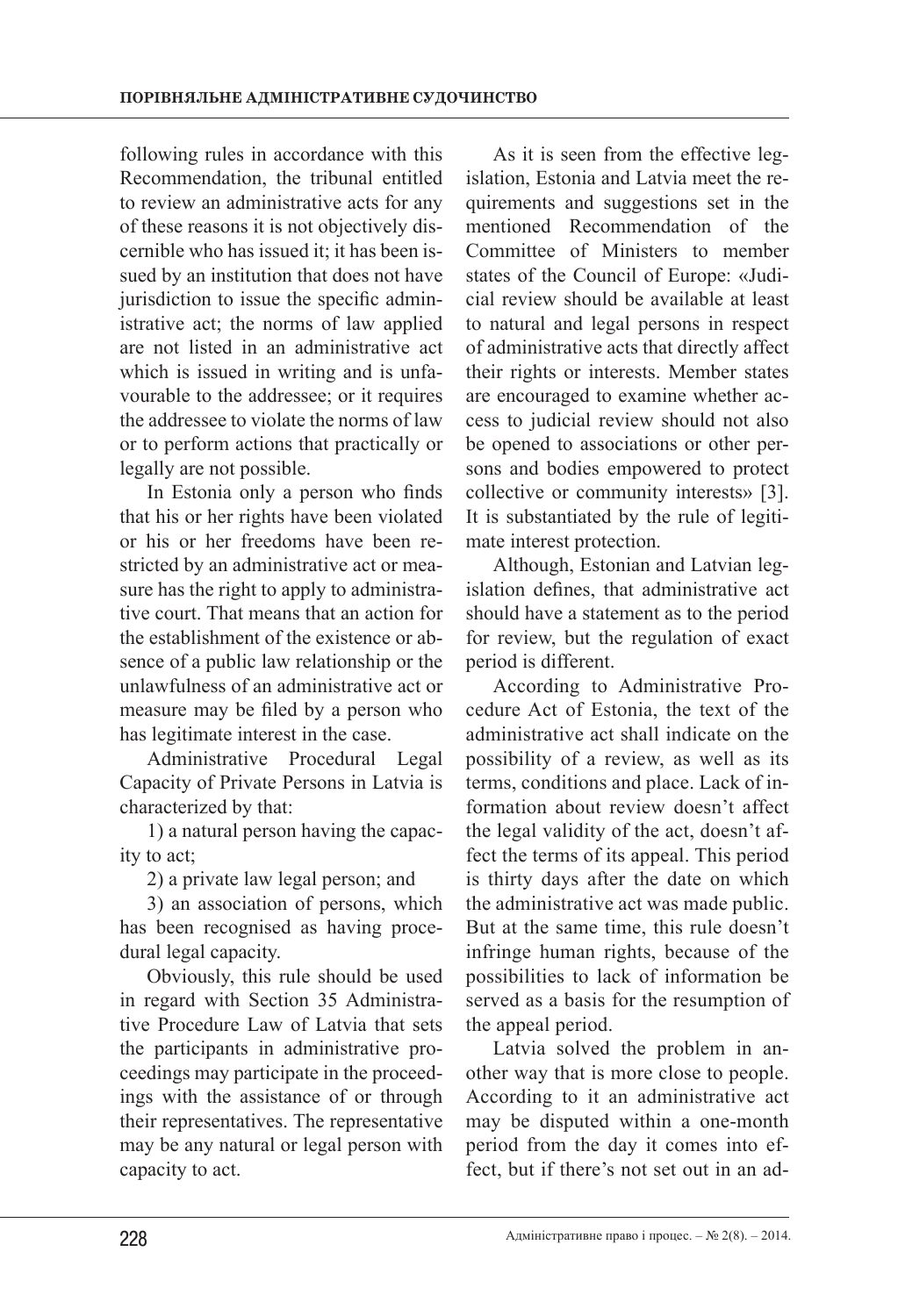ministrative act issued in writing a statement as to where and within what time period it may be disputed – within a one-year period from the day it comes into effect.

Regarding to the application form, it should be submitted in writing in both countries. Administrative Procedure Law of Latvia established that in an application shall be set out: «the name of the court to which the application is submitted; the given name, surname and place of residence or other address where the person is reachable, of the applicant, and of his or her representative if the application is submitted by a representative. If the applicant or his or her representative is a legal person, its name, registration number, if any, and the legal address shall be indicated; the name and address of the institution; the grounds for the application and evidence, if it is at the applicant's disposal; the claim; the amount of the claim, if it contains a claim for compensation for losses; a list of documents appended to the application, if they have been appended; and the place and time of the completion of the application» [1].

However, Estonian legislation determines that the application has to be presented in writing, using computer or a typewriter. The Supreme Court of Estonia also has established that the application can also be presented in readable handwriting.

An important point about the possibility of bringing proceedings via information technologies. In Latvia according to the Electronic Documents Law there is a possibility to submit an application or any other document electronically. The court as well may send its decision to the participants electronically.

Not the same in Estonia, the possibility of bringing proceedings via the Internet is provided by procedural laws. This happens only when the applicant is able to prove his or her identity by specific certification with Estonian Identification Card (using digital signature). Reading of the digital signature requires special technical possibilities, which all courts in Estonia possess. Estonian government has set an objective to collect and maintain the data concerning judicial proceedings in digital form and to implement an e-file system for that purpose.

And last but not the least, decisions regarding disputed administrative acts. A higher institution shall re-adjudicate the matter on the merits in general or in the part to which the objections of the submitter are applicable.

A higher institution by its decision may:

1) leave the administrative act unvaried;

2) revoke the administrative act;

3) set aside the administrative act in a part thereof;

4) issue a different administrative act in terms of its substance; or

5) determine whether an administrative act was legal or illegal.

Considering that Ukraine became the 37th member state of the Council of Europe on 9 November 1995 our legislation in regulation of the procedure of judicial review of administrative acts should also meet the basic European requirements that are imposed to member states. Thus, the project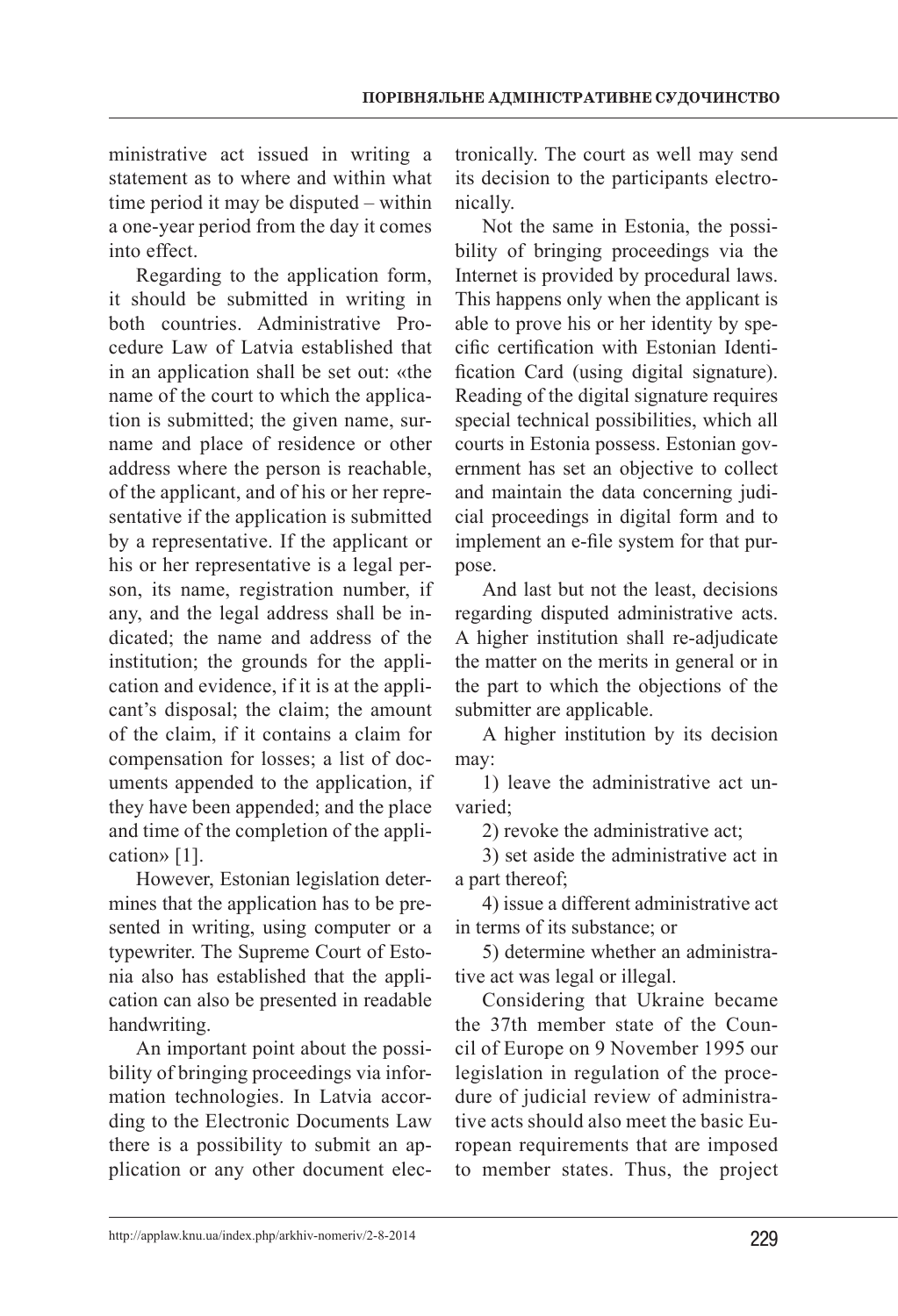Administrative Procedure Code guarantees the right to appeal against decisions, actions or inaction of the administrative authority in an administrative proceeding before the court, and in the other, prescribed by law form. The Code also regulates in detail the procedure of reviewing.

However, Ukrainian legislation in this area requires improvement. First of all, in the Code should be clearly defined that access to judicial review is opened only to person (his/her representative) who finds that his or her rights have been violated or his or her freedoms have been restricted by an administrative act or measure, when currently exist only list of persons such as citizen of Ukraine, foreigner or a stateless person of full age and not recognized by the court as incapable and those under that age, in cases involving public law relations in which they are in accordance with the legislation can independently participate.

It should be also taken into account the possibility of bringing proceedings via information technologies. That means the realization of the principle of accessibility, where information technologies are the easiest way to provide it. Seen as appropriate borrowing the Estonian experience of an e-file system for that purpose.

In general characteristic, it should be noted, legal regulation of judicial review of administrative acts in Ukraine meets all the essential requirements and principles of accessible, independent and fair protection of violated rights and restricted freedoms of a person.

To conclude, although some aspect of the procedure for review of admin-

istrative acts in Estonia, Latvia and Ukraine are more democratic and suitable for people in one country then in another, such as rules to the time periods for disputing administrative acts, the possibility of bringing proceedings via information technologies, to form of application, overall the regulation of judicial review ensure the observance of basic democratic, lawgoverned state principles, especially human rights, in specific public legal relations between the State and a private person and meet the European requirements such as access to judicial review, an independent and impartial tribunal, a fair hearing. The most important that these tree countries, including Ukraine, established the ability of tribunals to review any violation of the law, including lack of competence, procedural impropriety and abuse of power, that is the basis for this type of protection of the rights and interests of private persons in the specific relation with the state.

## **Bibliographia:**

1. Administrative Procedure Law of Latvia from 12 June 2003 [Electronic resource]. – Mode of access: http://unpan1.un.org/intradoc/groups/public/ documents/untc/unpan018406.pdf.

2. Administrative Procedure Act of Estonia from 6 June 2001 [Electronic resource]. – Mode of access: http://www.lexadin.nl/ wlg/legis/nofr/oeur/lxweest.htm.

3. Recommendation Rec (2004) 20of the Committee of Ministers to member states of the Council of Europe on judicial review of administrative acts [Electronic resource]. – Mode of access: https://wcd.coe.int/View-Doc.jsp?id=802925&Site=COE.